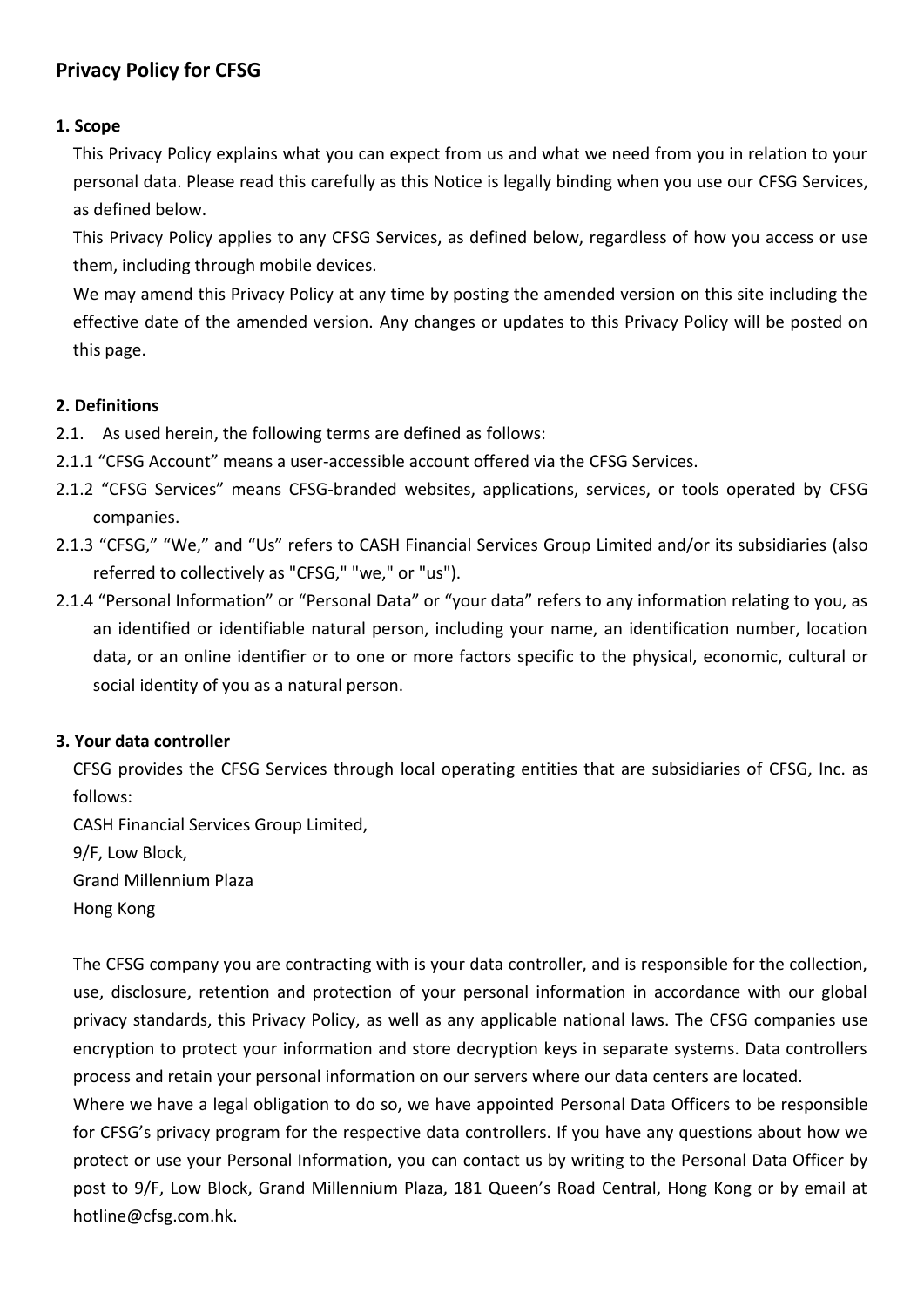### **4. How do we protect your personal information?**

We are serious about guarding the privacy of your Personal Information and work hard to protect CFSG and you from unauthorized access to, or unauthorized alteration, disclosure, or destruction of Personal Information we collect and store. Measures we take include encryption with SSL; the availability of two-factor authentication at your discretion, and periodic review of our Personal Information collection, storage, and processing practices. We restrict access of your Personal Information only to those CFSG employees, affiliates, and subcontractors who have a legitimate business need for accessing such information. We continuously educate and train our employees about the importance of confidentiality and privacy of client information. We maintain physical, electronic, and procedural safeguards that comply with the relevant laws and regulations to protect your Personal Information from unauthorized access.

Unfortunately, despite best practices and technical safeguards, the transmission of information via the internet is not completely secure. Although we do our best to protect your Personal Data, we cannot guarantee the security of your Personal Data during transmission, and any acts of transmission are at your own risk.

### **5. Information we may collect about you**

5.1. Information you give us.

When using the CFSG Services, we may collect and use the following data about you:

- **full legal name;**
- home address, including country of residence;
- **E** email address;
- **n** mobile phone number;
- $\blacksquare$  date of birth;
- proof of identity (e.g., driver's license, passport, or government-issued identity card);
- comparable identification number issued by a government; and
- other Personal Information or commercial and/or identification information whatever information we, in our sole discretion, deem necessary to comply with our legal obligations under various anti-money laundering (AML) obligations, such as under the European Union's 4th AML Directive and the U.S. Bank Secrecy Act (BSA).
- 5.2. Information we collect about you automatically.
- location Information information that is automatically collected via analytics systems providers to determine your location, including your IP address and/or domain name and any external page that referred you to us, your login information, browser type and version, time zone setting, browser plug-in types and versions, operating system, and platform;
- $\blacksquare$  log Information information that is generated by your use of CFSG Services that is automatically collected and stored in our server logs. This may include, but is not limited to, device-specific information, location information, system activity and any internal and external information related to pages that you visit, including the full Uniform Resource Locators (URL) clickstream to, through and from our Website or App (including date and time; page response times, download errors, length of visits to certain pages, page interaction information (such as scrolling, clicks, and mouse-overs), and methods used to browse away from the page;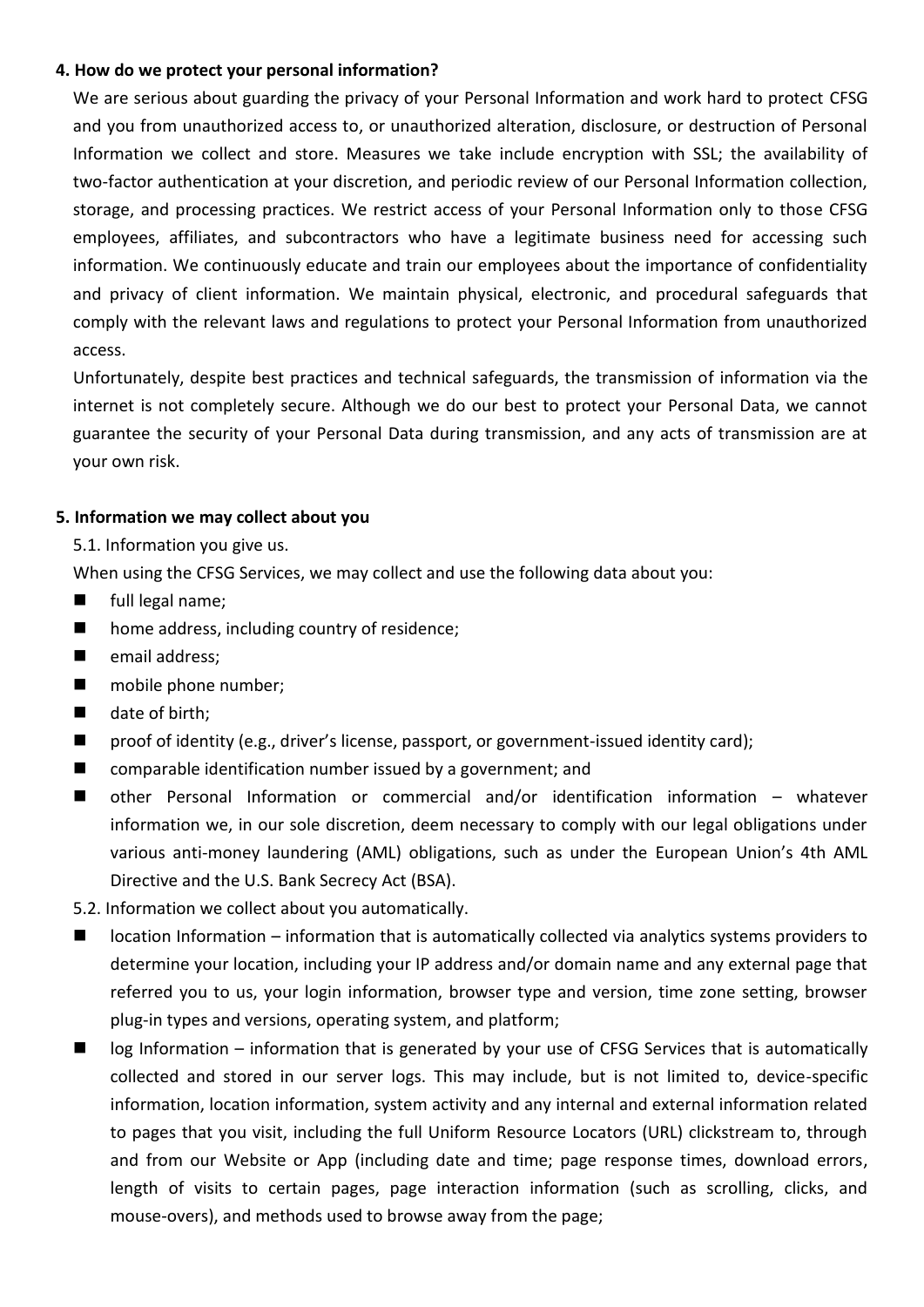- account Information information that is generated by your CFSG account activity including, but not limited to, instructions regarding funding and disbursement, orders, trades, and account balances;
- your transactions with or through the CFSG platform, such as your account balance, trading activity, and account history
- details about your external bank or financial services accounts.
- **If** information you allow us to receive through device settings you turn on, such as access to your photos
- correspondence Information that you provide to us in written or oral correspondence, including opening a CFSG account, and with respect to ongoing customer support; and logging of phone numbers used to contact us.
- 5.3. Information we receive about you from other sources.

We may receive information about you if you use any of the other websites we operate or the other services we provide. We are also working closely with third parties and may receive information about you from them. For example:

- The banks you use to transfer money to us will provide us with your basic personal information, such as your name and address, as well as your financial information such as your bank account details;
- Business partners may provide us with your name and address, as well as financial information;
- **A** Advertising networks, analytics providers and search information providers may provide us with anonymized or de-identified information about you, such as confirming how you found our website;
- Credit reference agencies do not provide us with any personal information about you, but may be used to corroborate the information you have provided to us.

# 5.4. General Provisions

Personal Information you provide during the registration process may be retained, even if your registration is left incomplete or abandoned. If you are located within the EEA, this Information will not be retained without your consent.

In providing the personal data of any individual (other than yourself) to us during your use of the CFSG Services, you promise that you have obtained consent from such individual to disclose his/her personal data to us, as well his/her consent to our collection, use and disclosure of such personal data for the purposes set out in this Privacy Policy.

# **6. Uses of Personal Data**

Below we set forth a description of all the ways we use your personal data as stated above, and which of the legal bases we rely on to do so. We have also identified what our legitimate interests are, where appropriate.

Note that we may process your personal data for more than one lawful ground depending on the specific purpose for which we are using your data. Written request could be directed to the Personal Data Officer by post to 9/F, Low Block, Grand Millennium Plaza, 181 Queen's Road Central, Hong Kong or by email at hotline@cfsg.com.hk if you need details about the specific legal ground we are relying on to process your personal data where more than one ground has been set out below.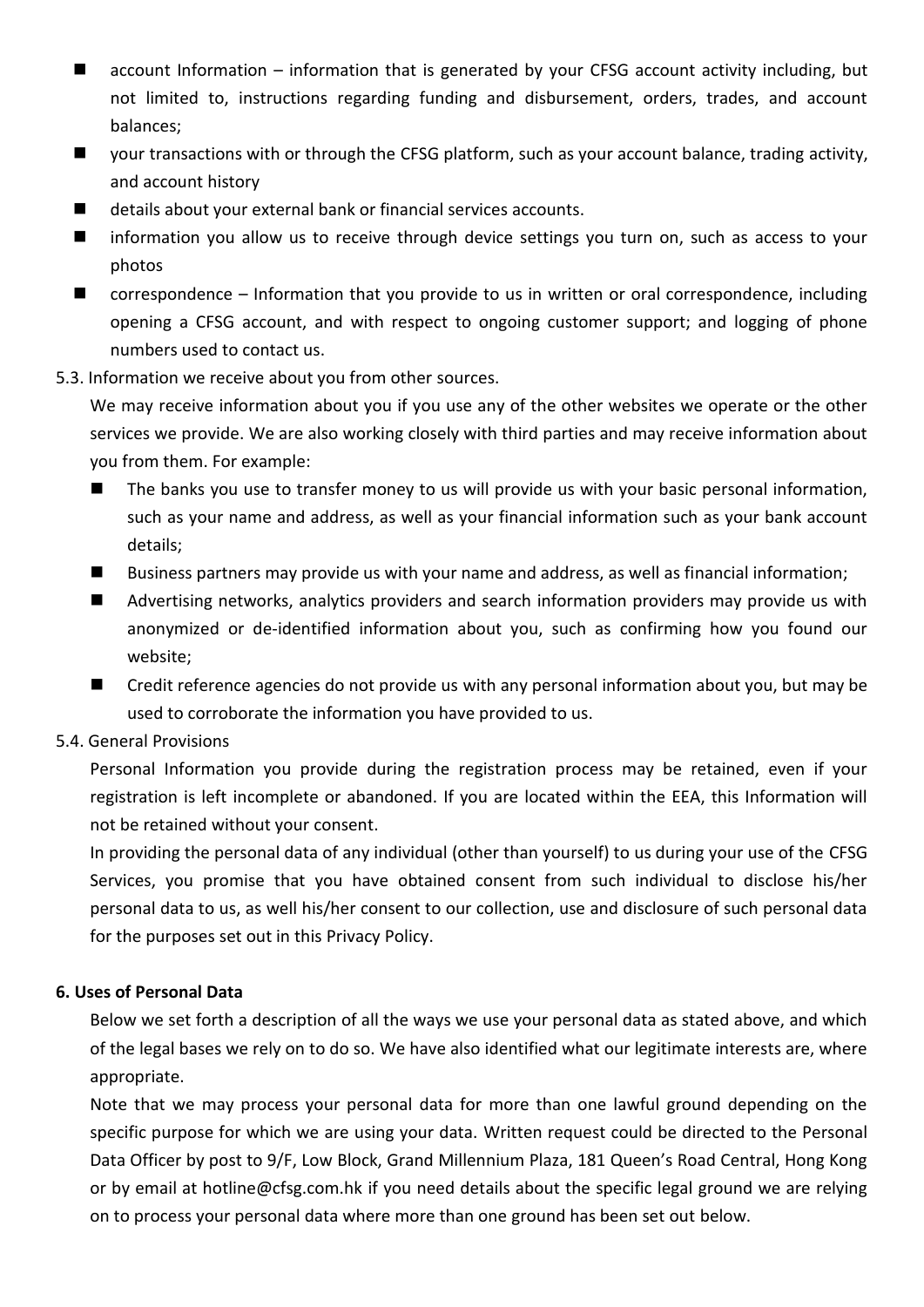What we use your personal information for

- day-to-day operation and maintenance of accounts
- **P** providing services and credit facilities to Clients;
- giving effect to the Instructions, and carrying out the Client's other instructions;
- **n** providing services in connection with the Account, whether the services are provided by or through, any member of CFSG or any other person;
- conducting credit inquiries or checks on the Client and ascertaining the Client's identity, financial situation and investment objectives, and enabling or assisting any other person so to do;
- **E** ensuring ongoing credit worthiness of Clients;
- collection of amounts due, enforcement of security, charge or other rights and interests in favour of any member of CFSG;
- determining the amount of indebtedness owed to or by Clients;
- marketing existing and future services or products of any member of CFSG or any of its business partners. These services or products may be provided and/or marketed by:
	- a. CFSG and its associated companies;
	- b. third party financial institutions, securities and investment services providers;
	- c. third party reward or privileges program providers;
	- d. co-branding partners of CFSG and its associated companies.
- understanding our customers and their needs
- designing and personalizing financial services or financial products for Client's use;
- **The Forming part of the records of the persons or members of CFSG to whom the data may be passed;**
- any actual or proposed assignment or transfer of the shares of CFSG;
- monitoring and analyzing visitor traffic, behavior and statistics;
- **Providing personalized information and news to Clients;**
- managing our global websites and services;
- complying with our regulatory, legal and ethical obligations, the request of any Regulatory Body (including warrants, subpoenas, court orders, or with a regulator or law enforcement agency request, and in connection with criminal investigations or to meet government tax reporting requirements) or other requirements to which any member of CFSG or any other persons may be subject;
- $\blacksquare$  investigating any suspicious activities;
- contacting you or responding to your inquiries and comments;
- **n** protecting our rights and property; and
- other purposes relating or incidental to any one or more of the above.

We may from time to time collect personal data from visitors to our websites and individuals who participate in a promotion, contest or survey. If you decide to withhold certain information, it may limit our ability to provide you with the Services and/or your ability to use the CFSG Services.

CFSG may use the data you supplied for direct marketing purpose. You may in written request, without charges to you, CFSG to cease to use the data for such purpose. Written request could be directed to the Personal Data Officer by post to 9/F, Low Block, Grand Millennium Plaza, 181 Queen's Road Central, Hong Kong or by email at hotline@cfsg.com.hk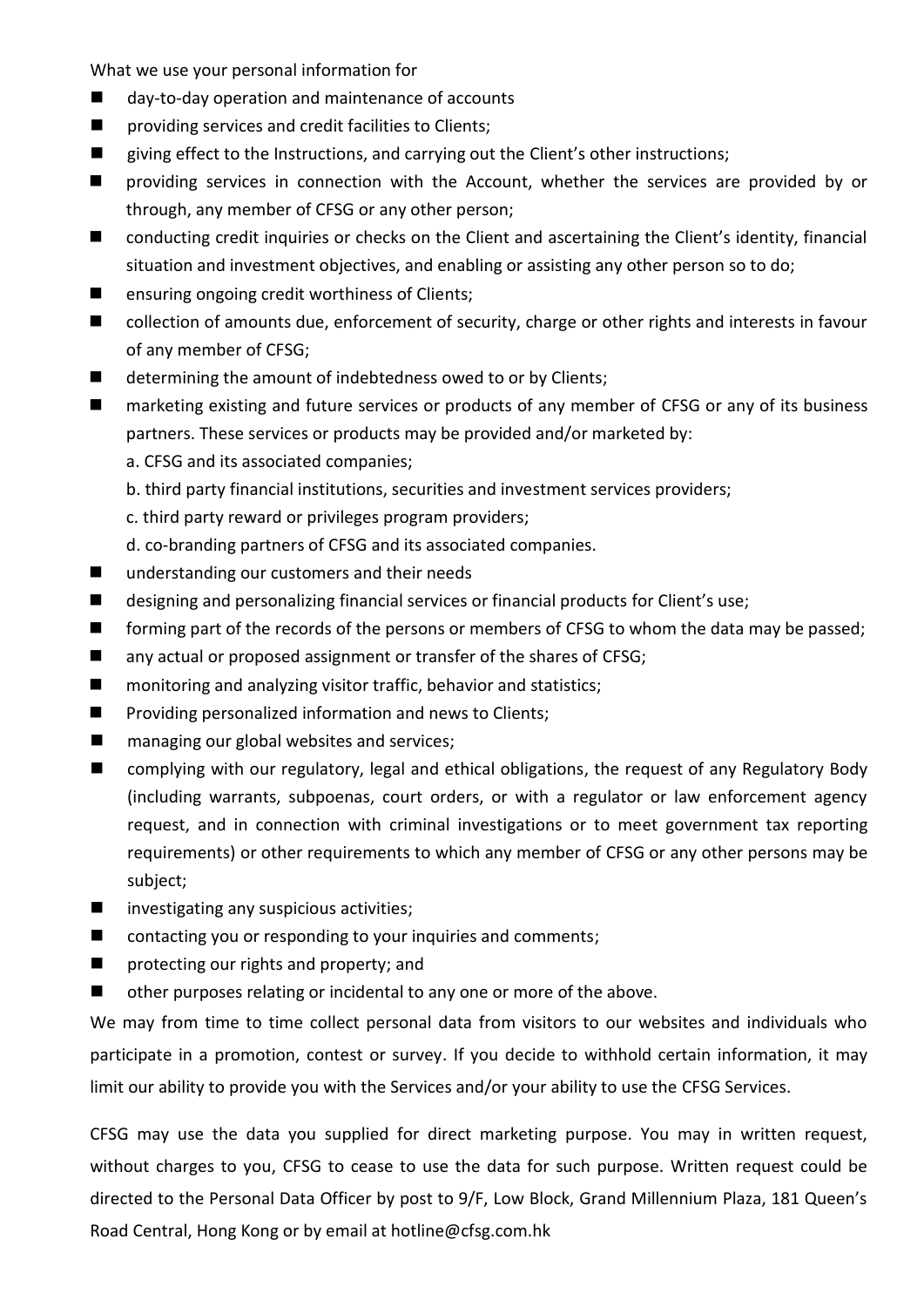### **7. Disclosure of your personal information**

7.1. We may share your personal information with selected third parties including:

- any other member of CFSG;
- any nominee in whose name Securities or other asset may be registered;
- any contractor, agent or service provider which provides administrative, data processing, financial, computer, telecommunications, payment or securities clearing, financial, professional or other services to any member of CFSG or to any other person to whom data is passed;
- any person making any payment into the Client's account (deposit confirmation provided to the person making the payment may contain Client's information);
- **A** any person with whom the Company enters into or proposes to enter into transaction on the Client's behalf, or persons representing the same;
- the drawer bank providing a copy of a paid cheque (which may contain information about the payee) to the drawer;
- any assignee, transferee, participant, sub-participant, delegate, successor or person to whom the Account is transferred;
- any business partner of any member of CFSG; and
- governmental, regulatory or other bodies or institutions, whether as required by law, regulations applicable to any member of CFSG, or otherwise.
- **A** analytics and search engine providers that assist us in the improvement and optimization of our site; and
- 7.2. We may disclose your personal information to third parties when:
- We sell or buy any business or assets, in which case we may disclose your personal data to the prospective seller or buyer of such business or assets in order to continue the services for which you have contracted;
- We are under a duty to disclose or share your personal data in order to comply with any legal obligation, or in order to enforce or apply our Terms of Service and other applicable agreements; or to protect the rights, property, or safety of CFSG, our customers, or others. This includes exchanging information with other companies and organizations for the purposes of fraud protection and credit risk reduction;
- We conduct or cooperate in investigations of fraud or other illegal activity whenever we believe it is reasonable and appropriate to do so;
- We seek to prevent and detect fraud and crime;
- We receive a lawful subpoena, warrant, court order, or as otherwise required by law;
- We seek to protect CFSG from financial and insurance risks;
- We seek to recover debt or in relation to your insolvency; and
- We seek information necessary to maintain or develop customer relationships, services and systems.
- 7.3. We do not maintain a published list of all of the third parties with whom we share your personal information with, as this would be heavily dependent on your specific use of our Services. However, if you would like further information about who we have shared your personal information with, or to be provided with a list specific to you, you can request this by writing to the Personal Data Officer by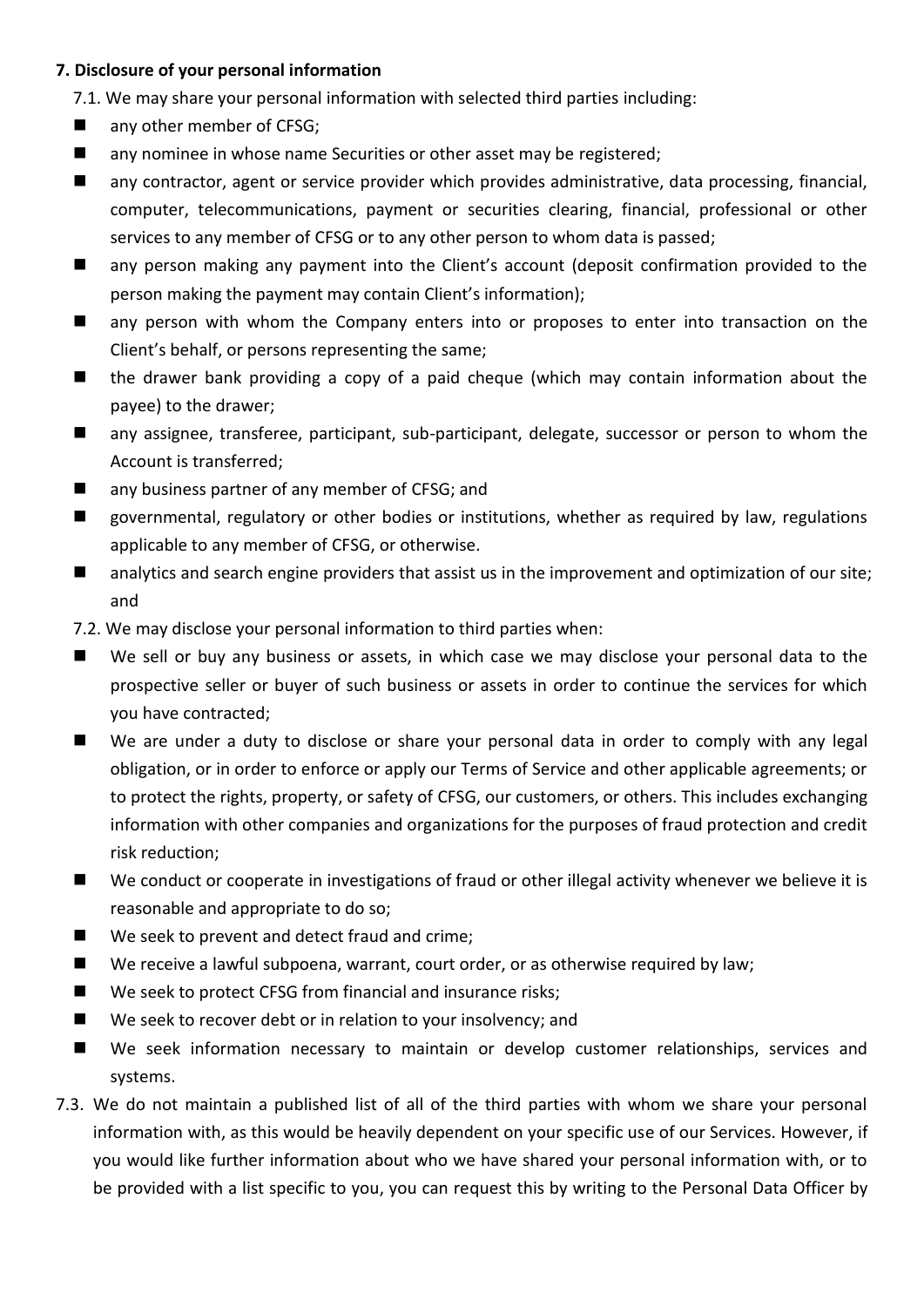post to 9/F, Low Block, Grand Millennium Plaza, 181 Queen's Road Central, Hong Kong or by email at [hotline@cfsg.com.hk](mailto:hotline@cfsg.com.hk)

We do not disclose your personal data to other parties other than to members of CFSG and trusted third parties(including financial partners and banking institutions) who assist us in our provision of the Services to Users (including to parties that provide administrative, telecommunications, computer, trade execution, payment or clearing, prepare and mail account statements, transaction confirmations and other services in connection with the Services) on the basis that those parties agree to keep your information confidential. We may also release your personal data to non-affiliated third parties at your direction or for which you have provided your express consent, or if required by law, regulation or any Regulatory Body (such as the Hong Kong Internal Revenue Department, the Hong Kong Customs and Excise Department and other international data protection authorities). We may also share US residents' personal information with other financial institutions as authorised under Section 314(b) of the US Patriot Act, and with law enforcement or tax authorities, including the US Internal Revenue Service (pursuant to the Foreign Account Tax Compliance Act, "FATCA") and the US FinCEN. FATCA reporting to the IRS may also apply to US nationals residing abroad.

#### **8. Where we store your personal data**

Our operations are supported by a network of computers, servers, and other infrastructure and information technology, including, but not limited to, third-party service providers. We and our third-party service providers store and process your personal data in Hong Kong, and elsewhere in the world.

Your personal information may be transferred to or processed in Hong Kong by us or a third party service provider working for us, or by one of the members of the group. By submitting personal information via our website or other means, you agree to such storage, transfers and processing. We take all appropriate steps to store and protect your personal data. All personal data that is not directly related to our business or upon fulfilment of the purpose for which it was retained will be deleted after a reasonable period of time.

We implement physical, electronic, and procedural safeguards to protect your personal data. Our servers are secured and all details are transmitted via Secure Sockets Layer (SSL) and/or Transport Layer Security (TLS) technology to prevent access from unauthorised parties. Further, we use digital certificate services to authenticate the identity of any transactions on our website and applications.

We also conduct regular internal evaluations of our business practices and procedures in order to protect your personal data.

#### **9. Sharing your data outside of the EEA**

In order to provide our Services to you, it is sometimes necessary for us to transfer your data to the third parties outlined in section 7.1 that are based outside of the European Economic Area ("EEA"). In these cases, we ensure that both ourselves and our partners take adequate and appropriate technical, physical,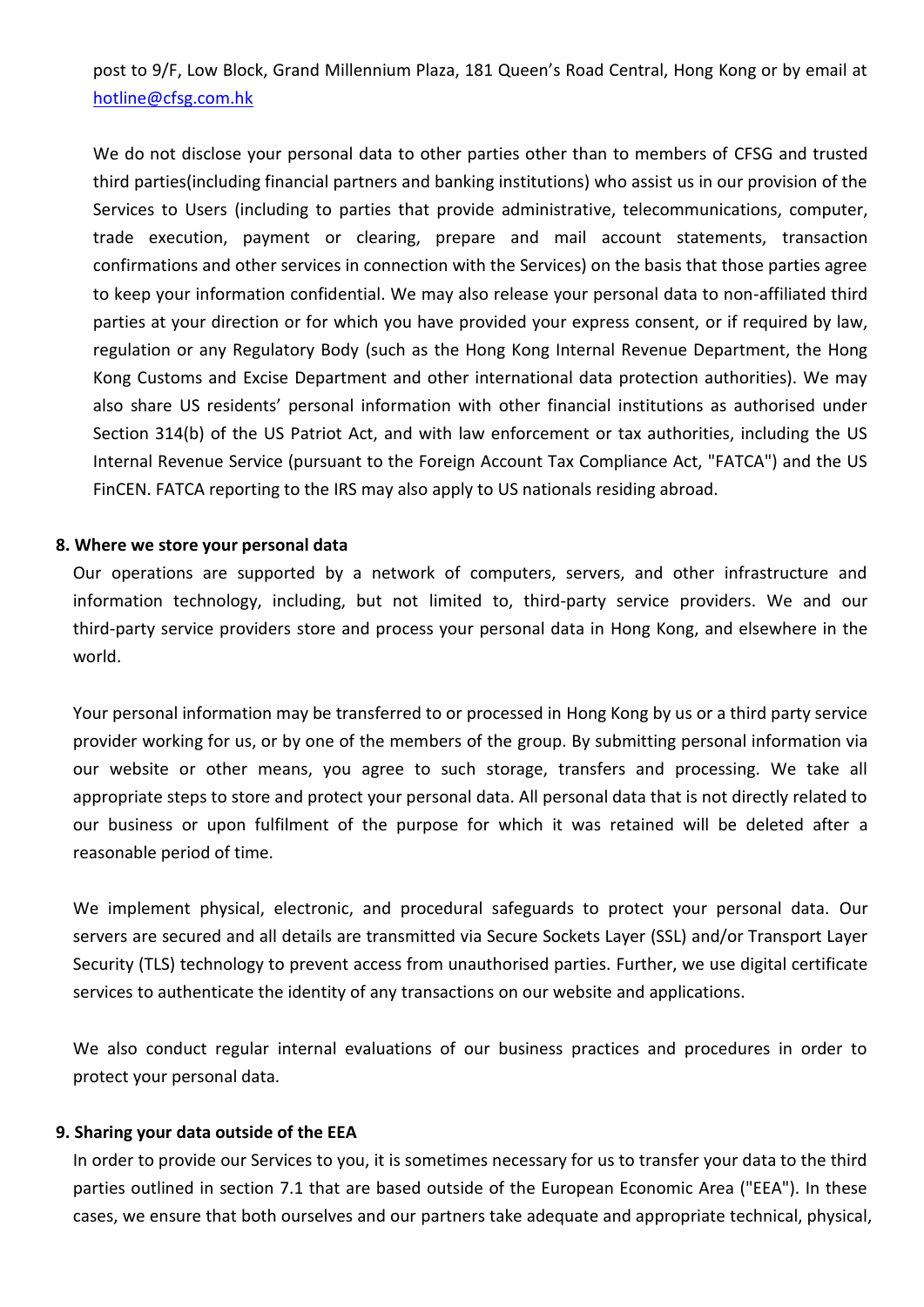and organizational security measures to protect your data. We also ensure we have appropriate contractual protections in place with these third parties.

By using CFSG Services, you consent to your Personal Data being transferred to other countries, including countries that have different data protection rules than your country. In all such transfers, we will protect your personal information as described in this Privacy Policy and in a manner consistent with the principles of the EU-US and Swiss-US Privacy Shield framework. For more information, please contact us by writing to the Personal Data Officer by post to 9/F, Low Block, Grand Millennium Plaza, 181 Queen's Road Central, Hong Kong or by email at [hotline@cfsg.com.hk](mailto:hotline@cfsg.com.hk)

#### **10. Profiling and automated decision making**

We may in some instances use your personal data, such as your country of residence and trade history, in order to better address your needs. For example, if you frequently trade in a specific stock, we may use this information to inform you of new product updates or features that may be useful for you. When we do this, we take all necessary measures to ensure that your privacy and security are protected.

We may use Automated Decision Making (ADM) in order to improve your experience, or to help fight financial crime. For example, so that we can provide you with a fast and efficient service, we may use ADM to verify your identity documents, or to confirm the accuracy of the information you have provided to us. None of our ADM processes have a legal effect on you.

#### **11. Data Retention**

As CFSG and its affiliates are subject to various legal, compliance and reporting obligations, including BSA or national AML requirements (as defined above), we are required by law to store some of your personal and transactional data beyond the closure of your account with us. Your data is only accessed internally on a need to know basis, and it will only be accessed or processed if absolutely necessary. We will delete data that is no longer required by any relevant law or jurisdiction in which we operate.

#### **12. Cookies**

When you use CFSG Services, we may make use of the standard practice of placing tiny data files called cookies, flash cookies, pixel tags, or other tracking tools (herein, "Cookies") on your computer or other devices used to visit CFSG Services. We use Cookies to (i) help us recognize you as a customer, collect information about your use of CFSG Services to better customize our services and content for you, and to collect information about your computer or other access devices as part to ensure our compliance with our BSA and AML obligations and (ii) ensure that your account security has not been compromised by detecting irregular or suspicious account activities.

We use both session and persistent Cookies. Session Cookies expire when you log out of your account or close your browser. Persistent Cookies remain on your computer or mobile device until deleted or otherwise expire. Most web browsers are set to accept Cookies by default. You are free to decline most of our session Cookies if your browser or browser add-on permits but choosing to remove or disable our Cookies may interfere with your use and functionality of the CFSG Services.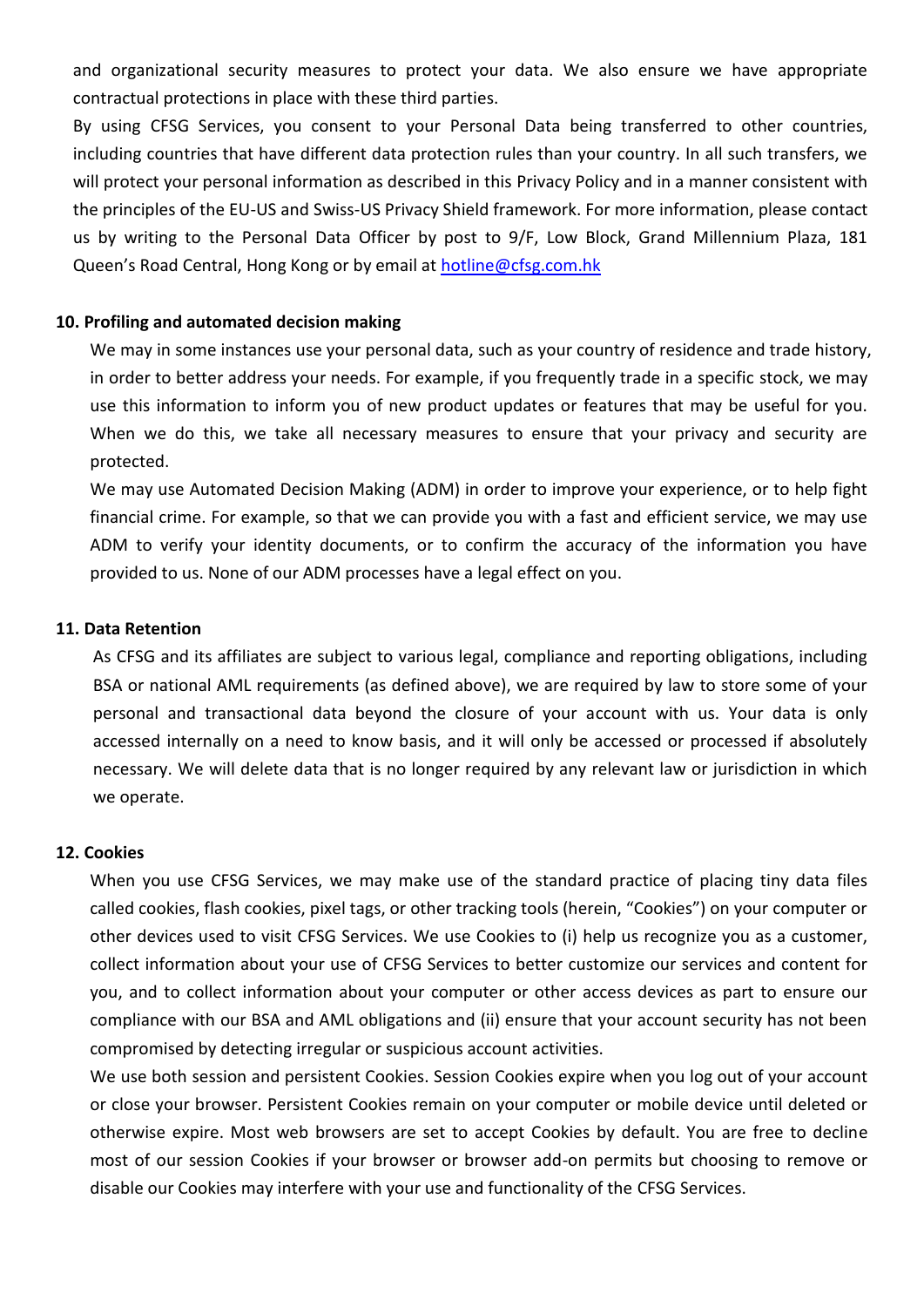CFSG may use web analytic service and tools developed by us or provided by Third Party Providers (e.g. Google Analytics provided by Google, Inc.) on the Site and mobile app to help us monitor and analyze visitor traffic, behavior and statistics on the Site and mobile app. To do so, Google Analytics mainly uses first-party cookies, which store non-personally identifiable information, to report to us on user interactions on the Site and mobile app. For more details on Google Analytics, please visit [www.google.com/analytics/](http://www.google.com/analytics/)

### **13. Your choices**

- Email Communications Subject to applicable laws and regulations, we may from time to time send communications promoting services, products, facilities, or activities to you using information collected from you. When you create a CFSG Account you are agreeing to opt-in to all communications from us. We will provide you with an opportunity to opt-out of newsletter communications. We will never provide your Personal Information to third parties for direct marketing or other unrelated purposes without your written consent. Unfortunately, we are unable to allow you to opt-out of the emails we send you for certain legal or administrative purposes.
- Cookies You may decline session cookies if your browser or browser add-on permits but choosing to remove or disable our cookies may interfere with your use and functionality of the CFSG Services.
- Right of Rectification– You have the right to correct any personal information We hold on you that is inaccurate, incorrect, or out of date.
- **Right of Erasure You have the right to ask us to delete your data when it is no longer necessary,** or no longer subject to a legal obligation to which CFSG is subject to.
- Portability You may have the right to transfer certain of your personal data between data controllers, for example, to move your account details from one online platform to another.
- Location Information You may be able to stop the collection of location information through your device settings or by following the standard uninstall process to remove our applications from your device; however, because such data is used by us to meet legal requirements, as well as for ongoing fraud and risk monitoring purposes, choosing to remove or disable location services may interfere with your use and functionality of the CFSG Services.

#### **14. Access to information**

Subject to applicable laws, you may have the right to access information we hold about you. Your right of access can be exercised in accordance with the relevant data protection legislation. For further information, please contact the Personal Data Officer by post to 9/F, Low Block, Grand Millennium Plaza, 181 Queen's Road Central, Hong Kong or by email at hotline@cfsg.com.hk

You are permitted under the Personal Data (Privacy) Ordinance (Cap. 486) to access your personal information we hold about you. You may request such access by completing the Data Access Request Form as specified under section 67 of the Personal Data (Privacy) Ordinance (Cap. 486) and sending to the Personal Data Officer by post to 9/F, Low Block, Grand Millennium Plaza, 181 Queen's Road Central, Hong Kong or by email at hotline@cfsg.com.hk. There may be circumstances where we are unable to provide access to all of your personal information. We may deny or restrict access for legally